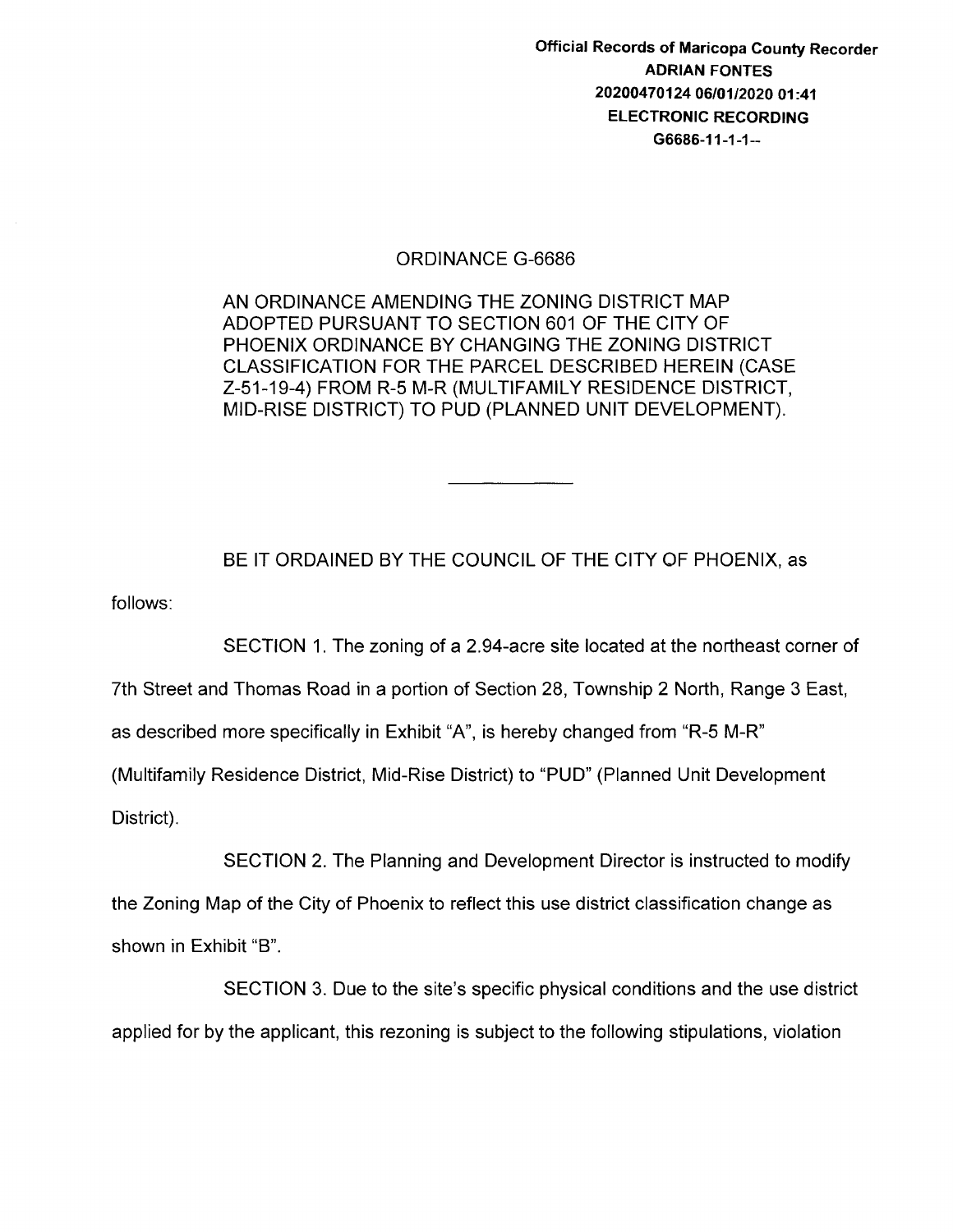of which shall be treated in the same manner as a violation of the City of Phoenix Zoning

#### Ordinance:

- 1. An updated Development Narrative for the Phoenix Country Club Residences PUD reflecting the changes approved through this request shall be submitted to the Planning and Development Department within 30 days of City Council approval of this request. The updated Development Narrative shall be consistent with the Development Narrative date stamped January 28, 2020, as modified by the following stipulations:
	- a. Front Cover: Revise the submittal date information on the bottom to add the following: City Council adopted: [Add adoption date].
	- b. Page 8, Development Standards Table, Minimum Building Setbacks: Modify verbiage for setback encroachments to read "Where ground level retail uses are present, setbacks may be decreased up to 12 feet for outdoor seating, patio dining and outdoor commercial sales when utilizing patio, storefront, gallery, arcade or forecourt frontage types by securing a use permit."
	- c. Page 8, Development Standards Table, Minimum Landscape Setbacks: Add "Where ground level commercial uses are present, setbacks may be decreased up to 12 feet for outdoor seating, patio dining and outdoor retail sales when utilizing patio, storefront, gallery, arcade or forecourt frontage types by securing a use permit."
	- d. Page 9, Development Standards Table, Shade: Update provision to include minimum of 75 percent shade on both public sidewalks and pedestrian walkways.
	- e. Page 9, Development Standards Table, Building Entrances: Add "A minimum of two building entrances shall be provided, one on 7th Street and one on Thomas Road" at the beginning of this subsection.
	- f. Page 9, Development Standards Table, Building Entrances: Update code section reference for pedestrian residences to Section 1305.B.3.a. of the Phoenix Zoning Ordinance.
	- g. Page 9, Development Standards Table, Building Entrances: Update commercial frontage guidelines to read "In the event ground floor retail or commercial uses are proposed on either Thomas Road or 7th Street frontages, the length of the commercial frontage shall comply with the Patio, Storefront, Gallery, Arcade of Forecourt frontage type standards in Table 1305.1 of the Phoenix Zoning Ordinance except for encroachment dimensions and wall standards which shall be governed by the setback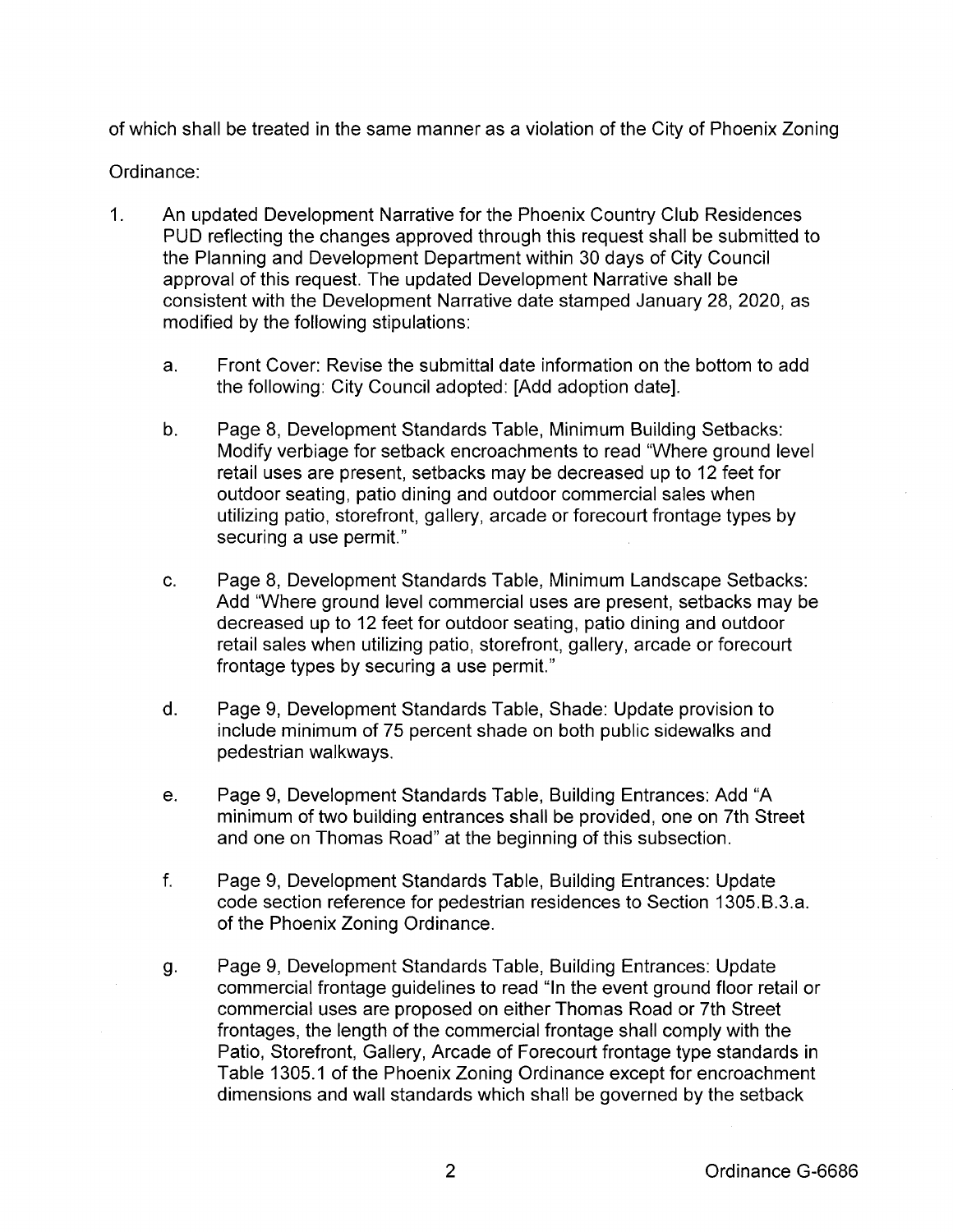and wall/fence provisions contained within the PUD."

- h. Page 9, Development Standards Table: Add a subsection for Streetscape Amenities as follows: Streetscape Amenities The streetscape landscape setback areas adjacent to 7th Street and Thomas Road shall provide at least one public art element and one seating area per street.
- 1. Page 9, Development Standards Table: Add a subsection for Surface Parking Lot Standards as follows:

| Surface Parking Lot | Any surface parking lot area shall<br>be located beyond the landscape<br>setback area. Surface parking<br>areas, not behind a building, shall |
|---------------------|-----------------------------------------------------------------------------------------------------------------------------------------------|
|                     | not exceed 25 percent of any<br>street frontage.                                                                                              |

- j. Page 9, Landscape: Remove reference to conformance with Section 701.D.4.
- k. Page 10, Landscape Standards Table, Surface Parking Lot: Update second paragraph to read "Shade coverage shall be a minimum of 25 percent coverage overall."
- I. Page 10, Landscape Standards Table, Adjacent to Buildings: Update subsection to read "Landscape areas within 5 feet of the building along 7th Street and Thomas Road frontages shall be provided with foundation plantings containing 75 percent living vegetation ground cover."
- m. Page 10, Fences/Walls, Parking Screening Wall: Update subsection to read "Vehicles shall be screened by a minimum 3-foot-tall visual screen for all parking areas visible from a public street. Any fencing in excess of 3 feet shall be open fencing up to a maximum of 6 feet in height."
- n. Page 10, Fences/Walls, Perimeter Wall: Update subsection to read "Except for parking screen walls and/or commercial frontage standard requirements, no fences or walls shall be placed between the streets (7th Street, Thomas Road) and any building."
- o. Page 11, Design Guidelines, 2nd paragraph: Update last sentence to read "The following list details the Project's design features which will ensure the Project adds value to the surrounding residences, businesses, and individuals passing through the well-traveled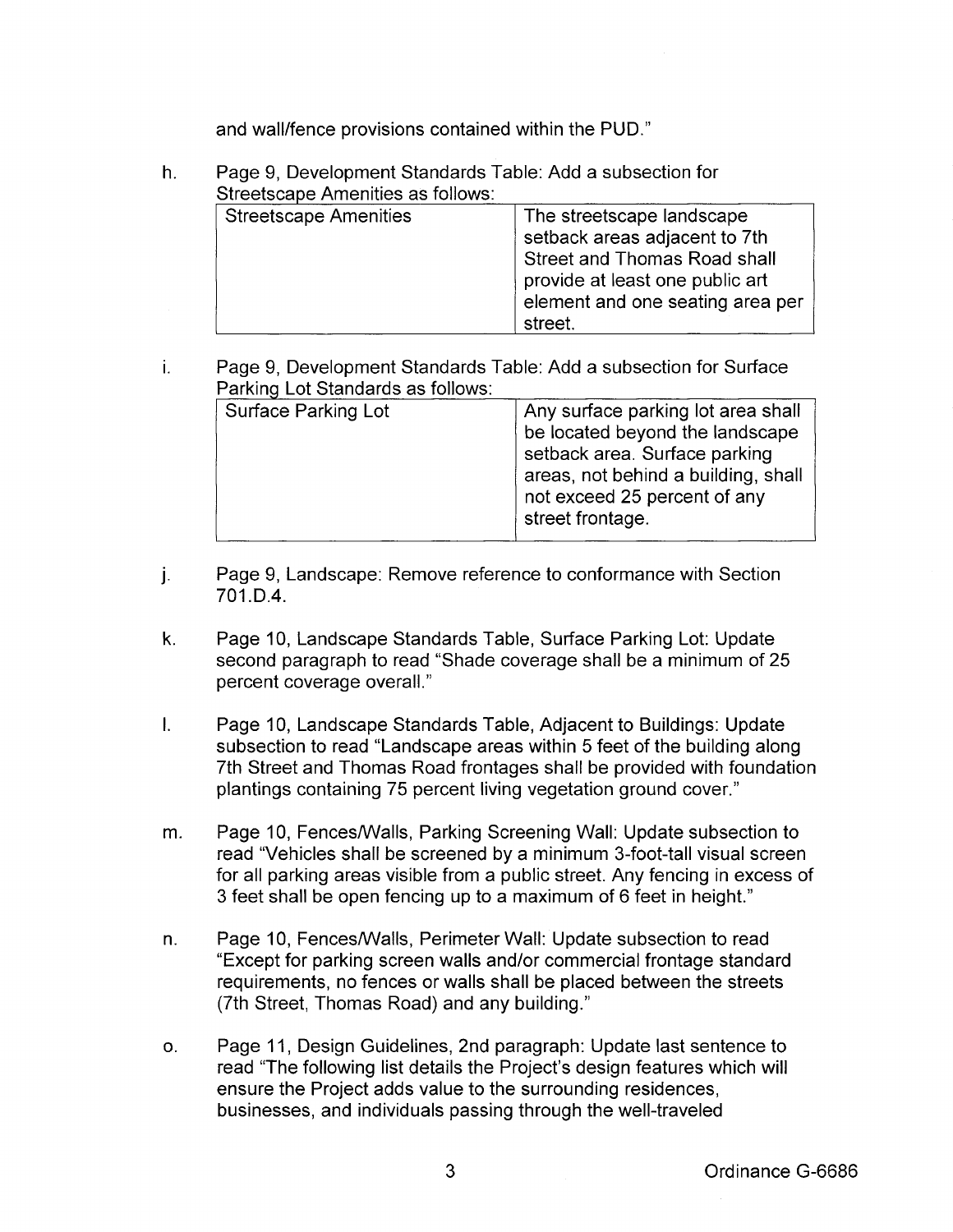intersection."

p. Pages 11 and 12, Design Guidelines: Reorder the general design guidelines section into the following categories and associated provisions:

Streetscape and Site Access

- Rebuild and widen existing 7th Street and Thomas Road sidewalks to 6-foot width, detached from the curb, where not in conflict with underground or above ground utilities, along the limits of proposed development.
- Maintain all existing interior drives off Thomas Road and 7th Street that connect to PCC and private neighborhood streets.

## Landscape

- Create generous landscaping along Thomas Road and 7th Street with continuous double row of Live Oak, or similar species theme tree to shade both sides of the sidewalk.
- Alternate massings of low-water use, flowering shrubs and succulents along streets that create strong identify and visual interest.
- Integrate planters into the building's parking structure for cascading plants down the face of the garage.
- Enhance hardscape, outdoor seating and any water feature and specimen planting along drop off and front door to the building.
- Maintain and enhance the existing palm-tree-lined drive between the PCC and the new residences.
- Maintain all landscaping by private association.

## Surface Parking Lot Design

- Implement new design for the PCC surface parking lot that includes better circulation, egress, and abundant evergreen shade trees.
- Install bio swales which help drain surface water into parking lot planter islands, as approved by the Planning and Development Department.
- Screen guest parking spaces for residences with dense vegetation and wall screening consistent with Fence/Wall Development Standards.

#### Building Amenities

• Provide rooftop amenity deck on parking garage for building residents, with pool area, gardens and activity areas that look out over city and mountain views.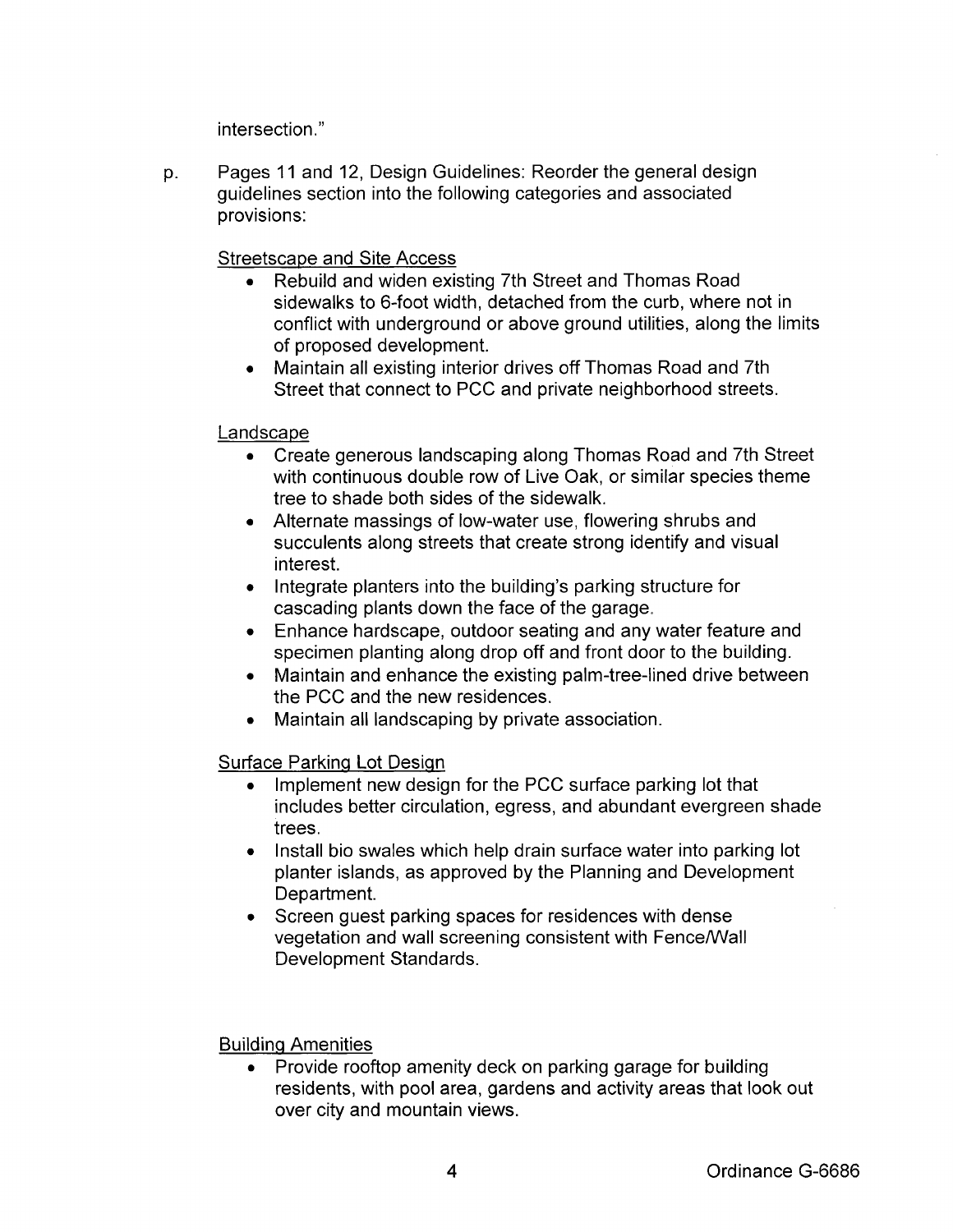- Provide private dog park for resident use, taking responsibility off surrounding streets and existing residential. Any fencing or screen walls for the dog park shall follow the Fence/Wall development standards and accent adjacent building materials to appear as an integrated part of the larger building design.
- q. Page 12, Design Guidelines, Building Fagade: Add the following guidelines to this section:
	- Provide street-level parking garage building fagade, landscape, and hardscape to create a safer, more pleasant and livelier streetscape for passing pedestrian traffic.
	- The corner of the building at 7th Street and Thomas Road shall be designed with distinctive massing, angled or rounded building corners or additional building articulation that emphasizes the corner and promotes activity. This area can include project identity signage and/or public art.
- r. Page 11, Design Guidelines: Add the following as a subsection to the design guidelines:

Building Architecture

- The residential tower and podium design shall utilize a single, cohesive architectural style that is contextually appropriate for the area in form and materiality.
- Appropriate architectural styles include neoclassical, mid-century modern, modern, art deco, and spanish revival. Representative imagery of acceptable architecture is depicted in Exhibit 7.
- Inappropriate architectural styles include contemporary, high-tech, and postmodern as depicted in Exhibit 8.
- s. Pages 12 and 13, Design Guidelines: Remove images on these pages.
- t. Add the "Acceptable Architectural Styles Representative Imagery" and the "Unacceptable Architectural Styles Representative Imagery" date stamped March 5, 2020 as Exhibits 7 and 8.
- u. Page 12, Design Guidelines, Glazing: Revise the last bullet point to read "Shade elements and glazing screening beyond fritting shall be done utilizing metal louvers or shade elements. Shade for glazing screening beyond fritting shall be done utilizing metal louvers or passive solar shading elements."
- v. Page 13, Design Guidelines, Building Envelope Cladding Materials: Revise bullet point three to read "Colors on metal panels shall be integral to the panel or a finish that will resist weathering and/or fading. Painted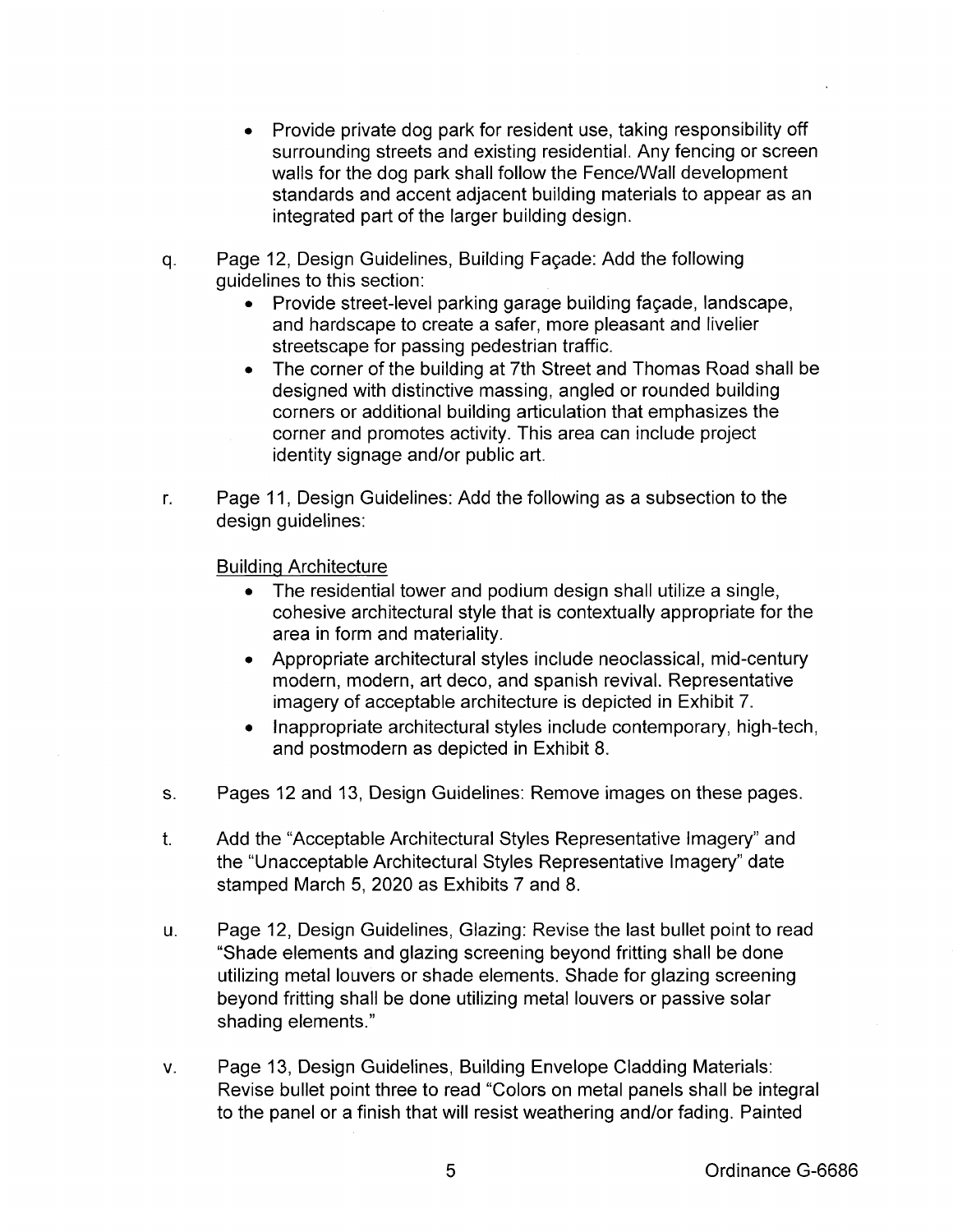finish natural metals may also be used similar to copper, zinc, stainless steel or natural aluminum. The use of highly reflective metal panels is not allowed."

- w. Page 13, Design Guidelines, Building Envelope Cladding Materials: Add an additional bullet point that reads "Brick/CMU - Brick/Concrete Masonry Units are allowed."
- 2. The existing driveway to Thomas Road shall be reconstructed to a P-1243 standards driveway to restrict access to right-in/right-out movements only, as approved by the Planning and Development Department. An alternative driveway design or access movements may be permitted subject to an engineering analysis submitted to and approved by the Street Transportation Department.
- 3. The developer shall remove the gate at the existing driveway to Thomas Road or provide a turnaround consistent with the City of Phoenix's Gate Access Control Policy, as approved by the Planning and Development Department.
- 4. The developer shall remove any unused driveways, as approved by the Planning and Development Department.
- 5. The developer shall construct all streets within and adjacent to the development with paving, curb, gutter, sidewalk, curb ramps, streetlights, median islands, landscaping and other incidentals, as per plans approved by the Planning and Development Department. All improvements shall comply with all ADA accessibility standards.
- 6. The developer shall dedicate right-of-way and construct a bus bay (City of Phoenix Standard Detail P1256) and bus pad with a minimum depth of 14 feet (City of Phoenix Standard Detail P1261) along northbound 7th Street, north of Thomas Road. The bus stop pad and bay shall be placed from the intersection of 7th Street and Thomas Road according to City of Phoenix Standard Detail P1258, as approved by the Public Transit Department.
- 7. The property owner shall record a Notice to Prospective Purchasers of Proximity to Airport in order to disclose the existence, and operational characteristics of Phoenix Sky Harbor International Airport (PHX) to future owners or tenants of the property. The form and content of such documents shall be according to the templates and instructions provided which have been viewed and approved by the City Attorney.
- 8. The developer shall provide documentation to the City prior to construction permit approval that Form 7460-1 has been filed for the development and that the development received a "No Hazard Determination" from the FAA. If temporary equipment used during construction exceeds the height of the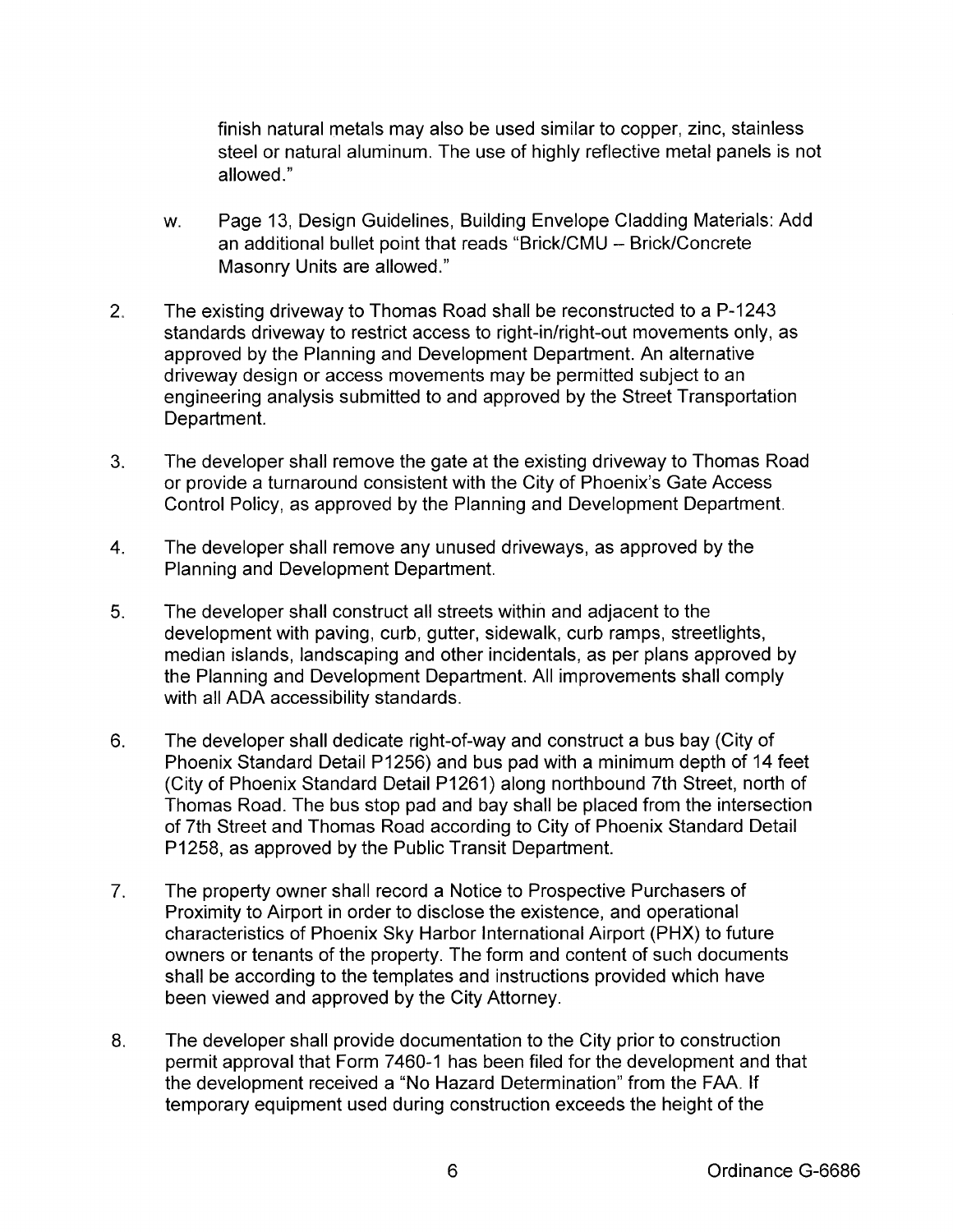permanent structure a separate Form 7460-1 shall be submitted to the FAA and a "No Hazard Determination" obtained prior to the construction start date.

- 9. In the event archaeological materials are encountered during construction, the developer shall immediately cease all ground-disturbing activities within a 33 foot radius of the discovery, notify the City Archaeologist, and allow time for the Archaeology Office to properly assess the materials.
- 10. Prior to preliminary site plan approval, the landowner shall execute a Proposition 207 waiver of claims form. The waiver shall be recorded with the Maricopa County Recorder's Office and delivered to the City to be included in the rezoning application file for record.
- 11. The developer shall notify the following individuals prior to the preliminary site plan review meeting and prior to any public hearing before the Zoning Administrator or Planning Hearing Officer as approved by the Planning and Development Department:

Robert Warnicke 506 E. Catalina Drive Phoenix, AZ 85012

Jeanne Yawger 818 E Edgemont Avenue Phoenix, AZ 85006

Tom Chauncey, II 66 N Country Club Drive Phoenix, AZ 85014

- 12. The applicant shall consult with the Architectural Review Committee to obtain additional input and feedback on the proposed site plan, landscape plan, and elevations/designed street activation prior to submitting for preliminary site plan review as approved by the Planning and Development Department.
- 13. The applicant shall submit a large-scale event parking plan concurrent with, or prior to, the preliminary site plan submittal as approved by the Planning and Development Department. The final site plan approval cannot be granted until the parking plan is approved by the Planning and Development Department.

SECTION 4. If any section, subsection, sentence, clause, phrase or portion

of this ordinance is for any reason held to be invalid or unconstitutional by the decision of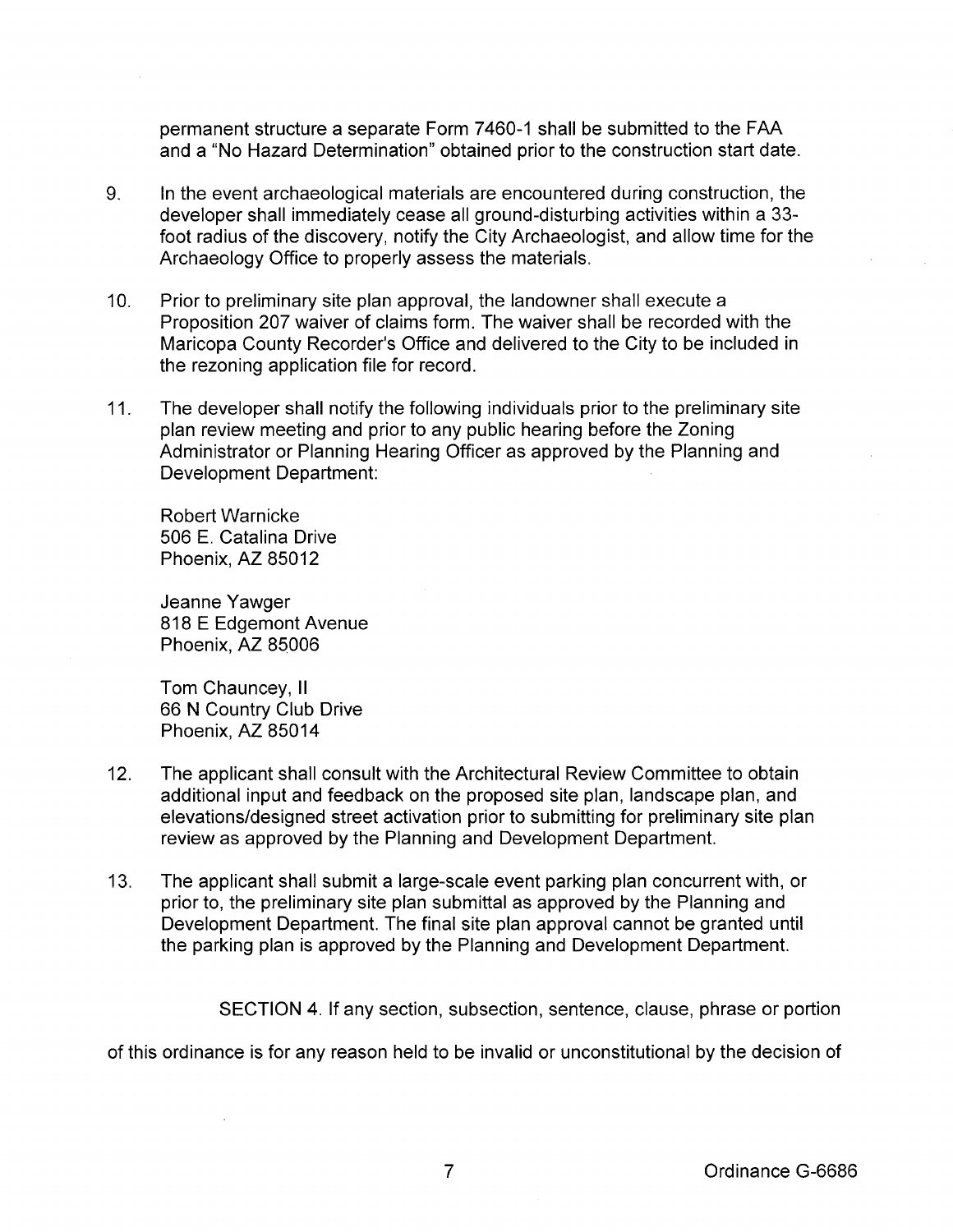any court of competent jurisdiction, such decision shall not affect the validity of the remaining portions hereof.

PASSED by the Council of the City of Phoenix this 6th day of May, 2020.

YOR **ATTEST: City Clerk APPROVED AS TO FORM:** Acting City Attorney\_<br>اسمام استطاح کے ا Kree  $\frac{1}{2}$ **REVIEWED BY:** 

PML:cz:5/26/20:2196837\_1.doc

**City Manager** 

Exhibits:

A - Legal Description (2 Pages) B - Ordinance Location Map (1 Page)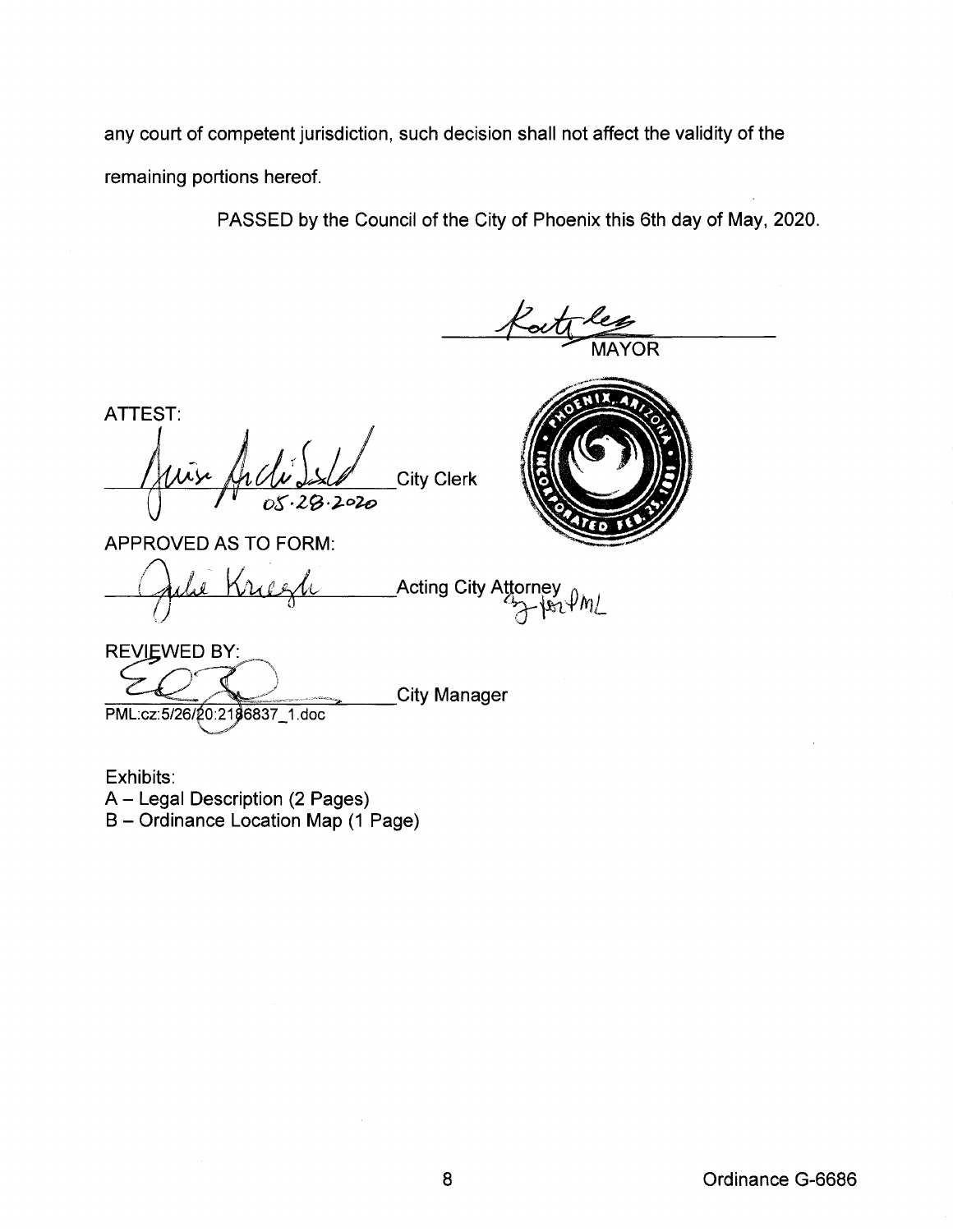# EXHIBIT A

### LEGAL DESCRIPTION FOR Z-51-19-4

A portion of Lot 52, Country Club Place, recorded in Book 9, page 24, Maricopa County Records (M.C.R.), and a portion of Section 28, all lying within Section 28, Township 2 North, Range 3 East, of the Gila and Salt River Meridian, Maricopa County, Arizona, more particularly described as follows:

**COMMENCING** at the southwest corner of said Section 28, a 3-inch City of Phoenix brass cap in handhole, from which the south quarter corner of said section, a 3-inch City of Phoenix brass cap in handhole, bears South 89°57'07" East (basis of bearing), a distance of 2658.38 feet;

**THENCE** along the south line of said section, South 89°57'07" East, a distance of 75.12 feet;

**THENCE** leaving said south line, North 00°02'53" East, a distance of 42.00 feet, to the north right-of-way line of East Thomas Road, and the **POINT OF BEGINNING;** 

**THENCE** along said north right-of-way line, North 44°52'08" West, a distance of 35.30 feet, to the east right-of-way line of North 7<sup>th</sup> Street;

**THENCE** leaving said north right-of-way line, along said east right-of-way line, North 00°12'50" East, a distance of 44.70 feet;

**THENCE** continuing along said east right-of-way line, South 89°57'07" East, a distance of 3.00 feet;

**THENCE** North 00°12'50" East, a distance of 22.50 feet;

**THENCE** North 17°48'22" West, a distance of 42.02 feet;

**THENCE** North 00°12'50" East, a distance of 55.54 feet;

**THENCE** North 38°53'00" East, a distance of 31.23 feet;

**THENCE** North 77°33'40" East, a distance of 5.62 feet;

**THENCE** North 00°12'50" East, a distance of 51.78 feet;

THENCE South 77°33'50" West, a distance of 4.73 feet;

**THENCE** North 53°39'38" West, a distance of 25.24 feet;

**THENCE** North 00°12'50" East, a distance of 65.99 feet;

**THENCE** leaving said east right-of-way line, South 90°00'00" East, a distance of 269.90 feet;

**THENCE** South 18°26'19" East, a distance of 43.89 feet;

**THENCE** South 06°09'55" East, a distance of 69.74 feet, to a point of intersection with a nontangent curve;

**THENCE** southerly along said non-tangent curve to the right, having a radius of 139.80 feet, concave westerly, whose radius bears South 65°43'15" West, through a central angle of 45°20'35", a distance of 110.64 feet, to a point of intersection with a non-tangent line; **THENCE** South 24°30'18" West, a distance of 36.69 feet;

**THENCE** South 17°47'05" West, a distance of 73.61 feet, to said north right-of-way line;

**THENCE** along said north right-of-way line, North 89°57'07" West, a distance of 19.98 feet;

**THENCE** South 11°21'33" West, a distance of 8.24 feet;

**THENCE** South 39°22'13" West, a distance of 19.29 feet;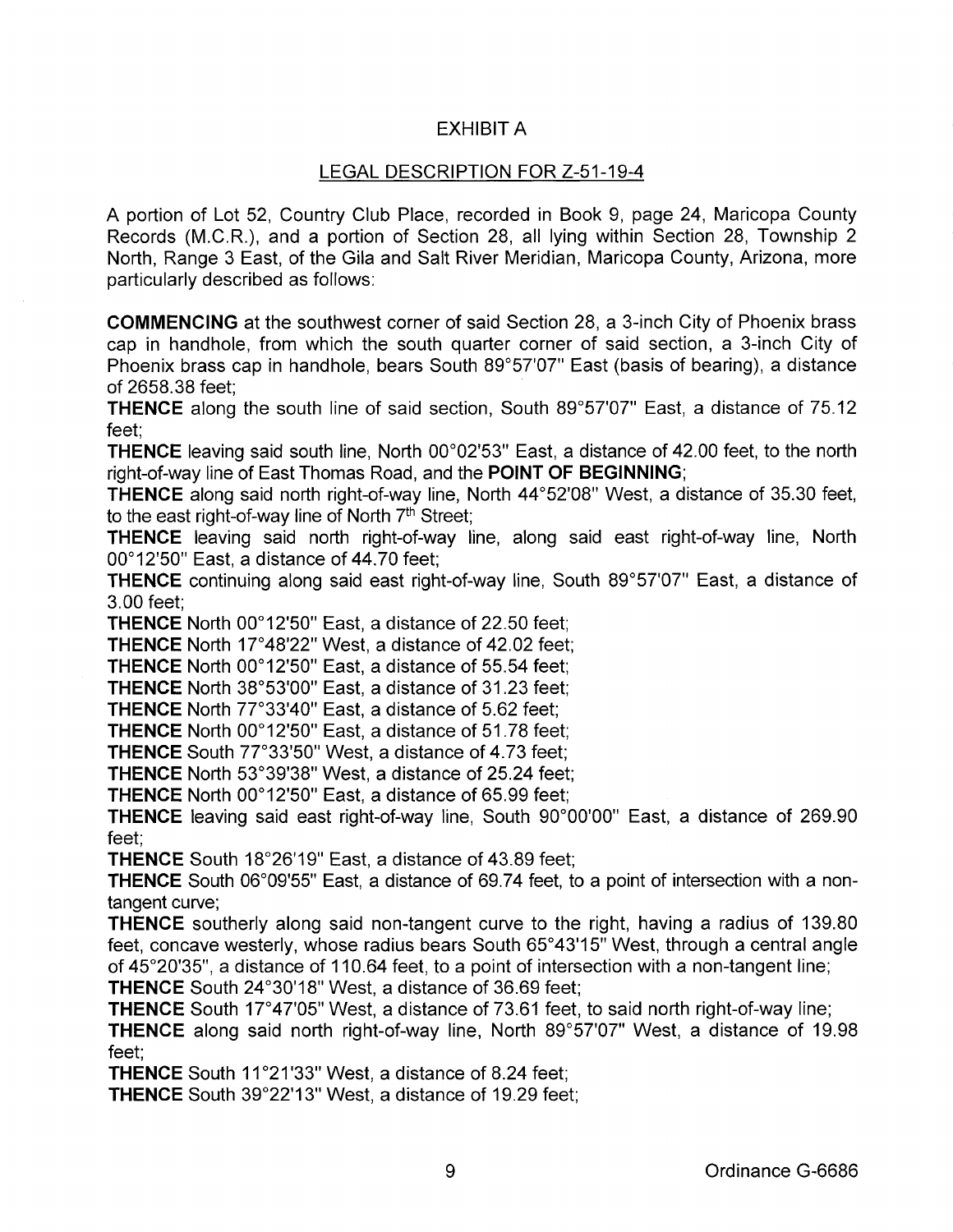**THENCE** continuing along said north right-of-way line, North 89°57'07" West, a distance of 189.05 feet, to the **POINT OF BEGINNING.** 

Containing 94,395 square feet or 2.167 acres, more or less.

Subject to existing right-of-way and easements.

This parcel description is based on client provided information and is located within an area surveyed by Wood, Patel & Associates, Inc. during the month of April, 2018. Any monumentation noted in this parcel description is within acceptable tolerance (as defined in Arizona Boundary Survey Minimum Standards dated 02/14/2002) of said positions based on said survey.